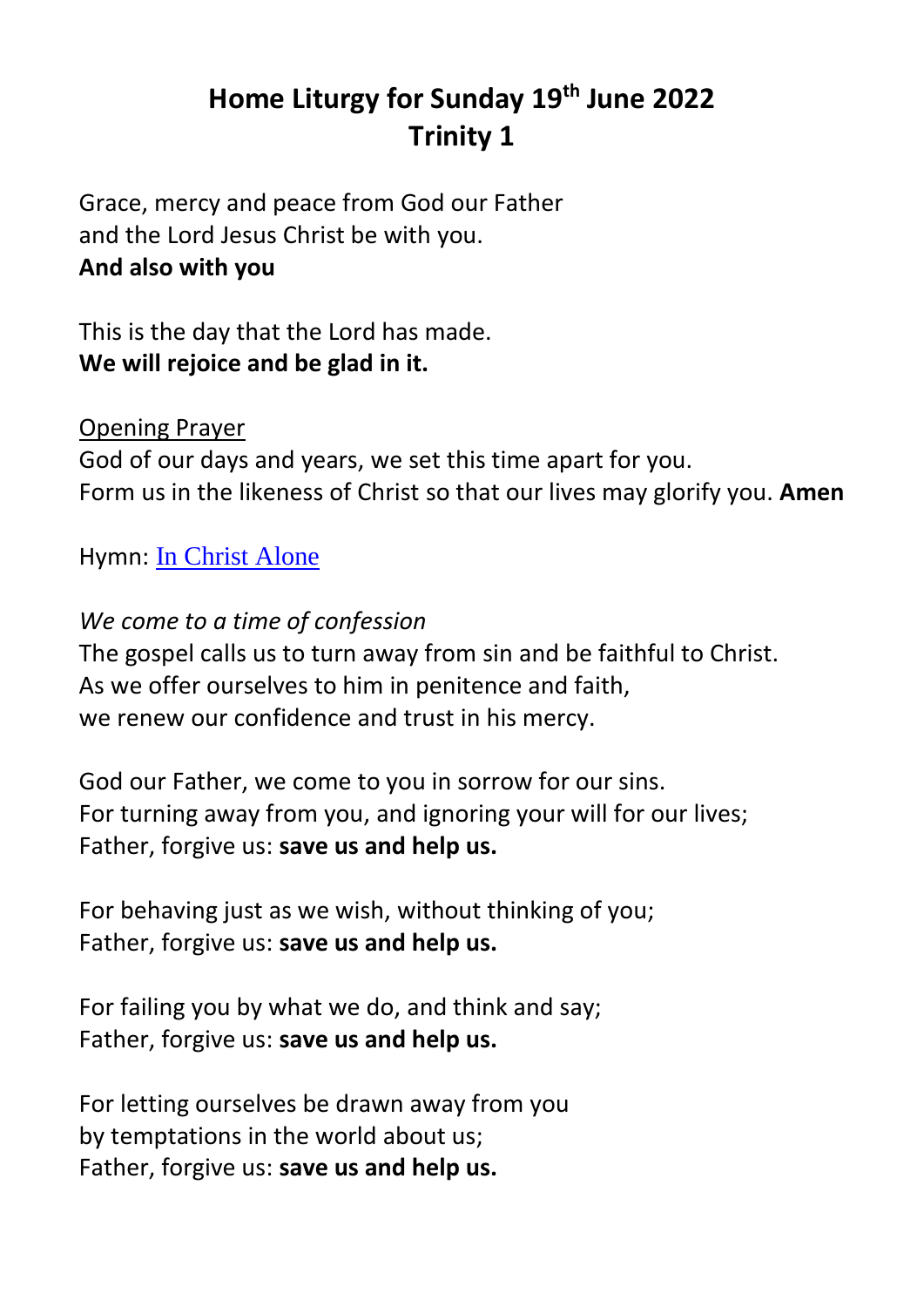For living as if we were ashamed to belong to your Son; Father, forgive us: **save us and help us.**

May the God of love bring us back to himself, forgive us our sins, and assure us of his eternal love in Jesus Christ our Lord. **Amen.**

Blessed is the Lord, **for he has heard the voice of our prayer**

Therefore shall our hearts dance for joy **and in our song we will praise our God.**

The night has passed, and the day lies open before us; let us pray with one heart and mind.

As we rejoice in the gift of this new day, so may the light of your presence, O God, set our hearts on fire with love for you; now and forever. **Amen**

### *Collect for Trinity 1*

God of truth, help us to keep your law of love and to walk in ways of wisdom, that we may find true life in Jesus Christ your Son. **Amen**

Old Testament Reading: [Isaiah 65:1-9](https://www.biblegateway.com/passage/?search=Isaiah+65%3A1-9&version=NIV)

Hymn: [The Lord's My Shepherd](https://www.youtube.com/watch?v=-eIQQayhpak&list=RD-eIQQayhpak&start_radio=1)

Epistle: Reading: [Galatians 3:23-29](https://www.biblegateway.com/passage/?search=Galatians+3%3A23-29&version=NIV)

Gospel Reading: [Luke 8:26-39](https://www.biblegateway.com/passage/?search=Luke+8%3A26-39&version=NIV)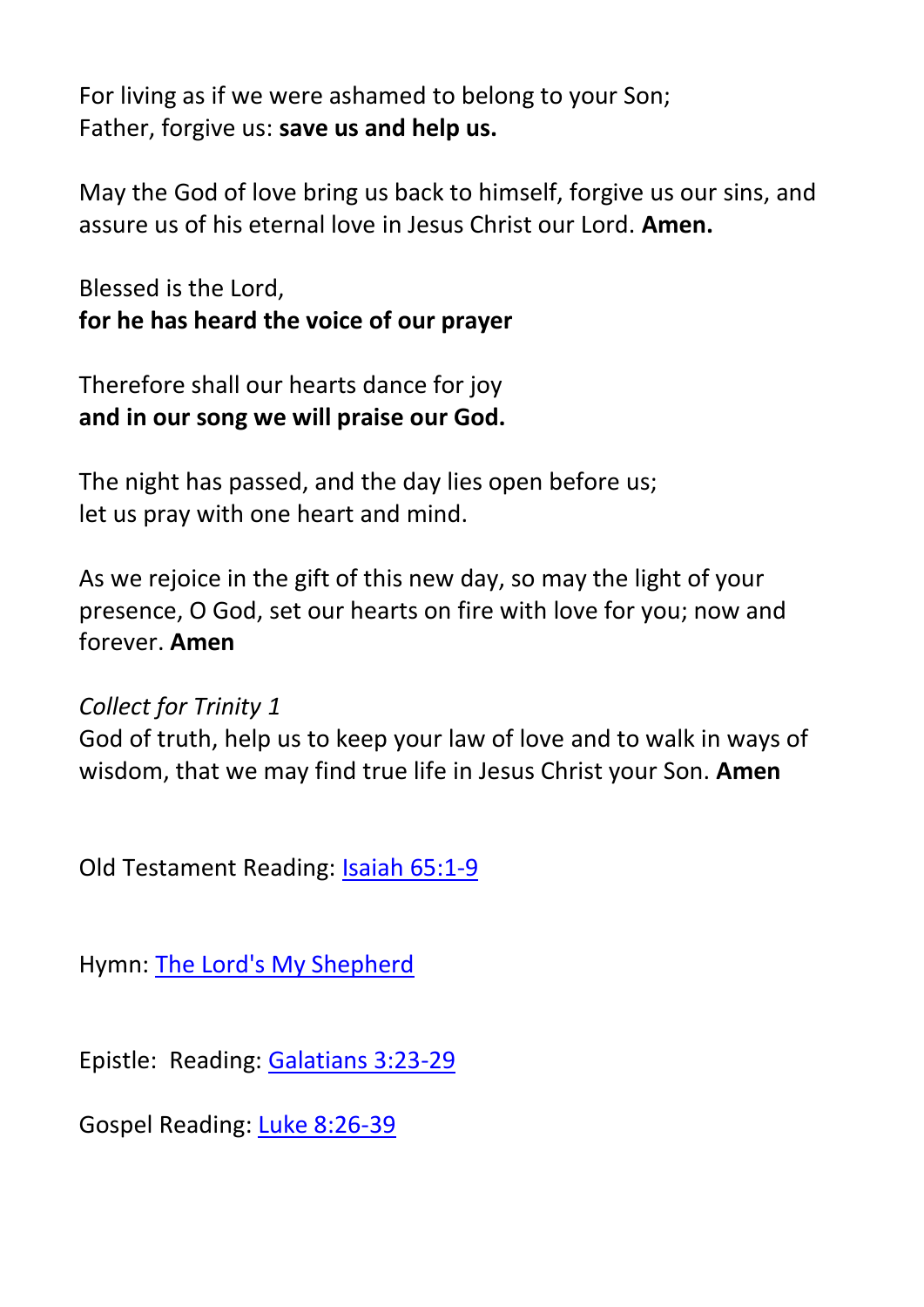Reflection – Steve

Let us declare our faith in God, Father, Son and Holy Spirit

Do you believe and trust in God the Father, source of all being and life, the one for whom we exist? **We believe and trust in him.**

Do you believe and trust in God the Son, who took our human nature, died for us and rose again? **We believe and trust in him.**

Do you believe and trust in God the Holy Spirit, who gives life to the people of God and makes Christ known in the world?

#### **We believe and trust in him.**

This is the faith of the Church. **This is our faith. We believe and trust in one God, Father, Son and Holy Spirit. Amen.**

Hymn: [Father I place into your hands](https://www.youtube.com/watch?v=PwuM4Div-y4)

Intercessions – *Marion Evans*

Almighty God, we gather here today to give you thanks and praise for your greatness. Your power is limitless, your wisdom unparalleled, your grace overwhelming, and yet your love and care for us is never-ending. Father, you are the Creator of the world and all that is in it. We thank you that in Jesus we see your love for us, and our salvation. You are our rock and our strength. We come before you with confidence, not of ourselves, but because of your love manifested in your Son, Jesus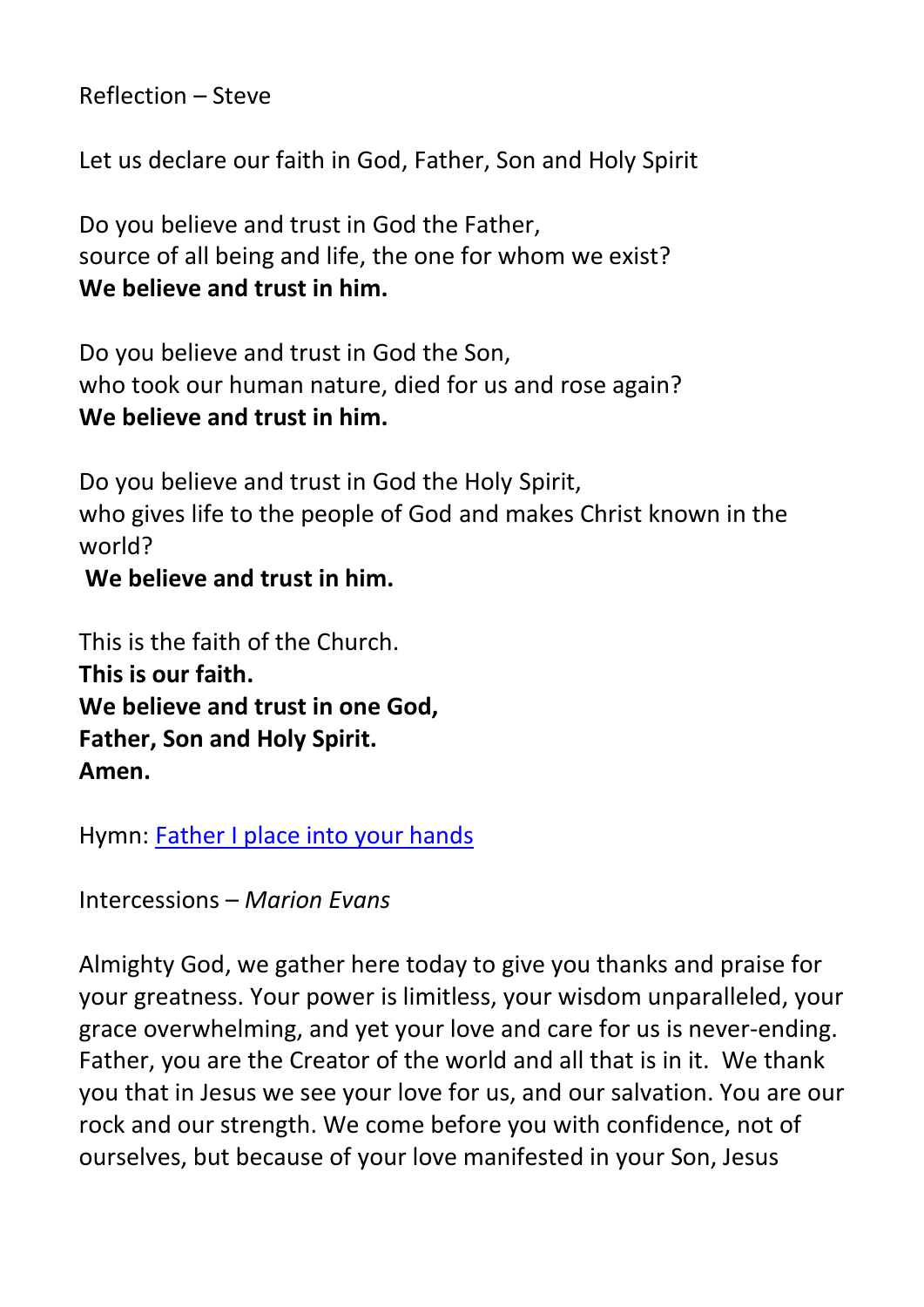Christ, our Lord and Saviour, the Prince of Peace. Pour out on us, your children your Holy Spirit, that we may Glorify Your Holy Name. **Amen**

Father God, we ask you to bless all fathers as they care for their families. Give them strength, wisdom and patience. Fill their hearts with love, compassion and joy, and cover their lives with your peace. **Amen**

Almighty God, we pray for your church throughout the world and for unity amid diversity. Teach us how to respect other faiths and to be willing to meet with them with gentleness and consideration, remembering that they too are your children.

Merciful God, You are a God of faithfulness. Your word says that you are near to all who call upon you in truth. We call upon you to embolden our churches. Use your people to bring your blessing to the communities in which we live.

Lord, we pray for all our church leaders within the North Taw Mission Community. Protect and guide them, fill them with fresh vision as they shepherd your people. Strengthen their spirit through the work of the Holy Spirit, and may the presence of the Spirit lift and gladden their hearts and minds and give them joy and peace. **Amen**

God of peace and love, we pray for a world divided by wars, injustice and hatred, and by our own inhumanity to one another. Bring peace to those parts of the world where violent men seek to impose their will on others. We lift up to you the people of the Ukraine, and we ask for your hand of protection on all those who are suffering: the injured, the grieving, the frightened and the displaced. Bless all who are offer sanctuary and comfort. Govern the hearts of the men whose decisions determine this conflict, and give them the wisdom and mercy to bring about a swift and peaceful outcome. **Amen**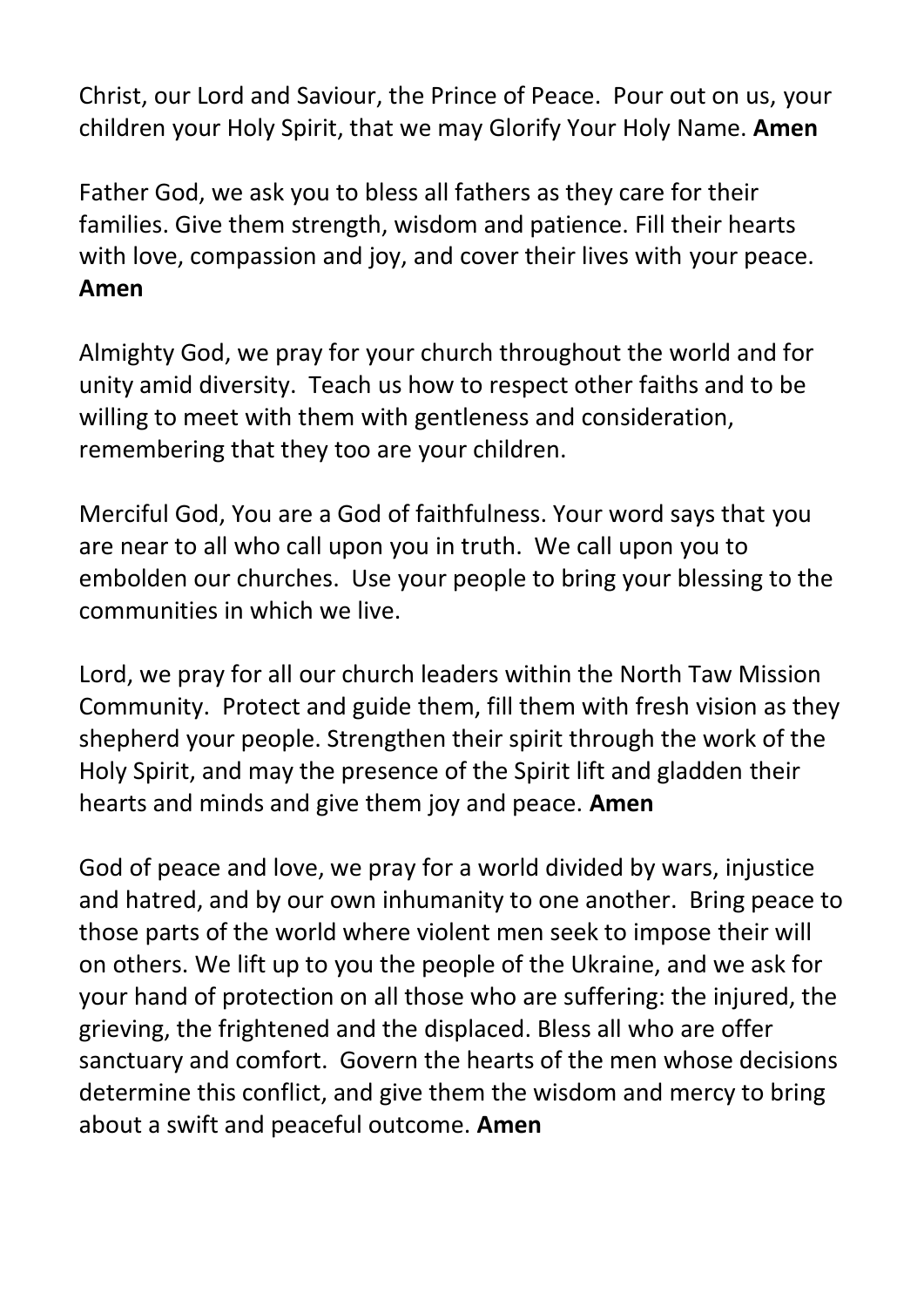Lord God, Grant us the insight to see the need in others, the wisdom to know what to do, and the will to do it. We pray with compassion for all who are suffering at this time, for refugees, the homeless, those devastated by natural disasters, famine, and acts of terrorism. We especially pray for children who are starved of love, food or shelter or security. Lord of love, protect them, be a shield and defend them. Give them justice and mercy. Keep them safe and replace their fears with your unending love.

We pray for all who are excluded socially because of race, status or their background and we ask that their dignity be restored to them. We pray for all who are sick in body, mind or spirit, at home, in hospital, or in care. We ask that they receive all the medical support they need, and may they know the peace and joy of your upholding care. We humbly ask you to bless those who are ill, and in a moment of silence we bring before you those known to us…

We ask you to enfold them in Your Love and Peace.

# **Merciful Father, accept these prayers for the sake of you son, our Saviour, Jesus Christ Amen.**

As our Saviour taught us, so we pray **Our Father in heaven, hallowed be your name, your kingdom come, your will be done, on earth as in heaven. Give us today our daily bread. Forgive us our sins as we forgive those who sin against us. Lead us not into temptation but deliver us from evil. For the kingdom, the power, and the glory are yours now and for ever. Amen.**

Hymn: [Lord of all hopefulness](https://www.youtube.com/watch?v=b8mti7VL3gg)